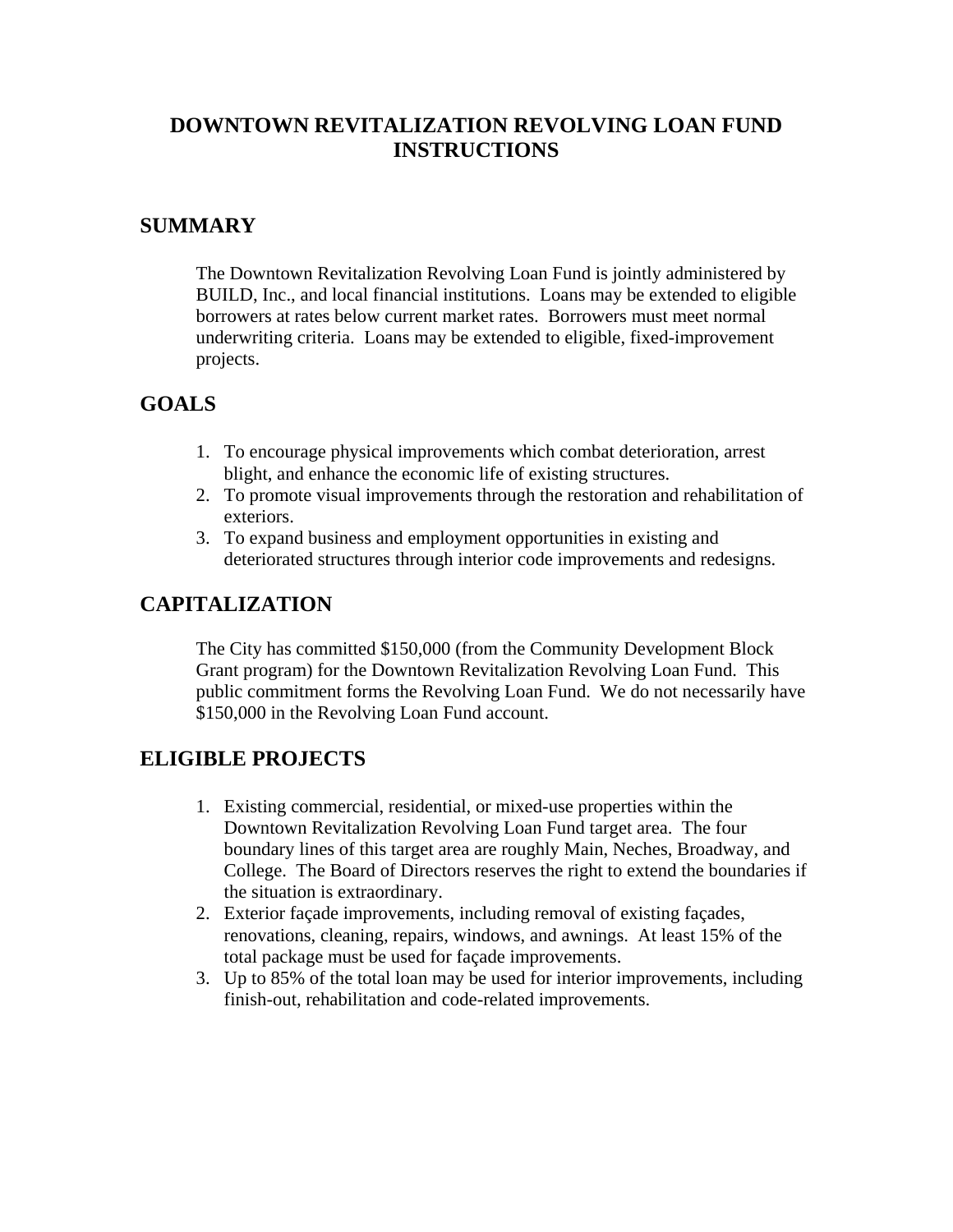## **EXTERIOR IMPROVEMENT GUIDELINES**

- 1. Every reasonable effort shall be made to provide a compatible use for a property which requires minimal alteration of the building, structure, or site and its environment, or to use a property for its originally intended purpose.
- 2. The distinguishing original qualities or character of a building, structure, or site and its environment, shall not be destroyed. The removal or alteration of any historic material or distinctive architectural features should be avoided when possible.
- 3. All buildings, structures, and site shall be recognized as products of their own time. Alterations that have no historical basis and which seek to create an earlier appearance shall be discouraged.
- 4. Changes, which may have taken place in the course of time, are evidence of the history and development of a building, structure, or site and its environment. These changes may have acquired significance in their own right, and this significance shall be recognized and respected.
- 5. Distinctive stylistic features or examples of skilled craftsmanship which characterize a building, structure, or site shall be treated with sensitivity.
- 6. Deteriorated architectural features shall be repaired rather than replaced, wherever possible. In the event replacement is necessary, the new material should match the material being replaced in composition, design, color, texture, and other visual qualities. Repair or replacement of missing architectural features should be based on accurate duplications of features, substantiated by historic, physical, or pictorial evidence, rather than on conjectural designs or the availability of different architectural elements from other buildings or structure.
- 7. The surface cleaning of structures shall be undertaken with the gentlest means possible. Sandblasting and other cleaning methods that will damage the historic building materials shall not be undertaken.
- 8. Every reasonable effort shall be made to protect and preserve archeological resources affected by, or adjacent to, any project.
- 9. Contemporary design for alterations and additions to existing properties shall not be discouraged when such alterations and additions do not destroy significant historical, architectural or cultural material, and such design is compatible with the size, scale, color, material, and character of the property, neighborhood or environment.
- 10. Wherever possible, new additions or alterations to structures shall be done in such a manner that if such additions or alterations were to be removed in the future, the essential form and integrity of the structure would be unimpaired.

**\*The applicant must submit a detailed scope of work of the proposed design improvements to the property. (Include specifics about windows, masonry, paint, doors and awnings.)**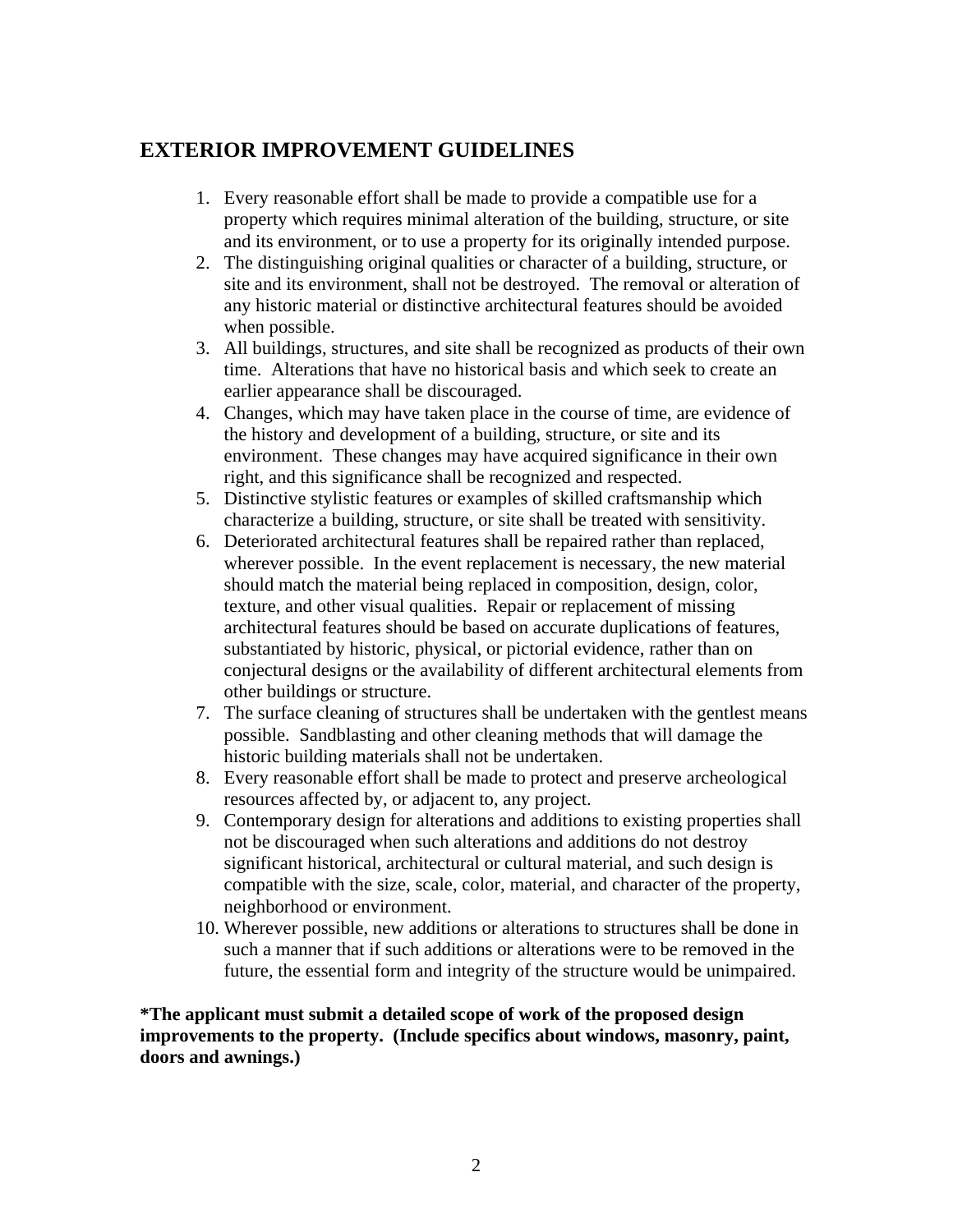#### **ELIGIBLE EXPENSES**

The following **may be** included as eligible expenses in the interest-bearing portion of the loan:

- Title report and policy
- Attorney certificates
- Recording and other fees
- Appraisals
- Advertising and printing
- Surveys
- Architect and engineering (Limit: Not to exceed 10% of project costs)
- Bank qualification of borrower (commitment fee)

## **INELIGIBLE EXPENSES**

The following are ineligible expenses and **may not be** used from loan proceeds:

- Incorporation and organizational expenses
- Refinancing existing debt
- Application fees or cost of loan packaging
- Non-fixed improvement except mechanical and electric with useful life greater than loan maturity
- Speculative real estate investment
- "Sweat" equity (applicant's)
- Work started or completed prior to loan approval
- Loan closing costs, other than attorney

## **ELIGIBLE APPLICANTS**

- 1. The applicant must be a member of Beaumont Main Street and must be a qualified borrower by a local financial institution. Documentation from this institution must be presented with application.
- 2. The applicant's project must be eligible.
- 3. The applicant, as owner, must have sufficient title to the property, adequate to satisfy the lender.
- 4. An applicant, as tenant, must have leasehold and must meet certain terms and conditions, as determined by the private lender. The tenant must have a primary lease term or option to renew the lease for the period of the loan to enable orderly retirement of debt.
- 5. An applicant may not be, or have been, an Officer or Board Member of BUILD, Inc., within six (6) months of date of application.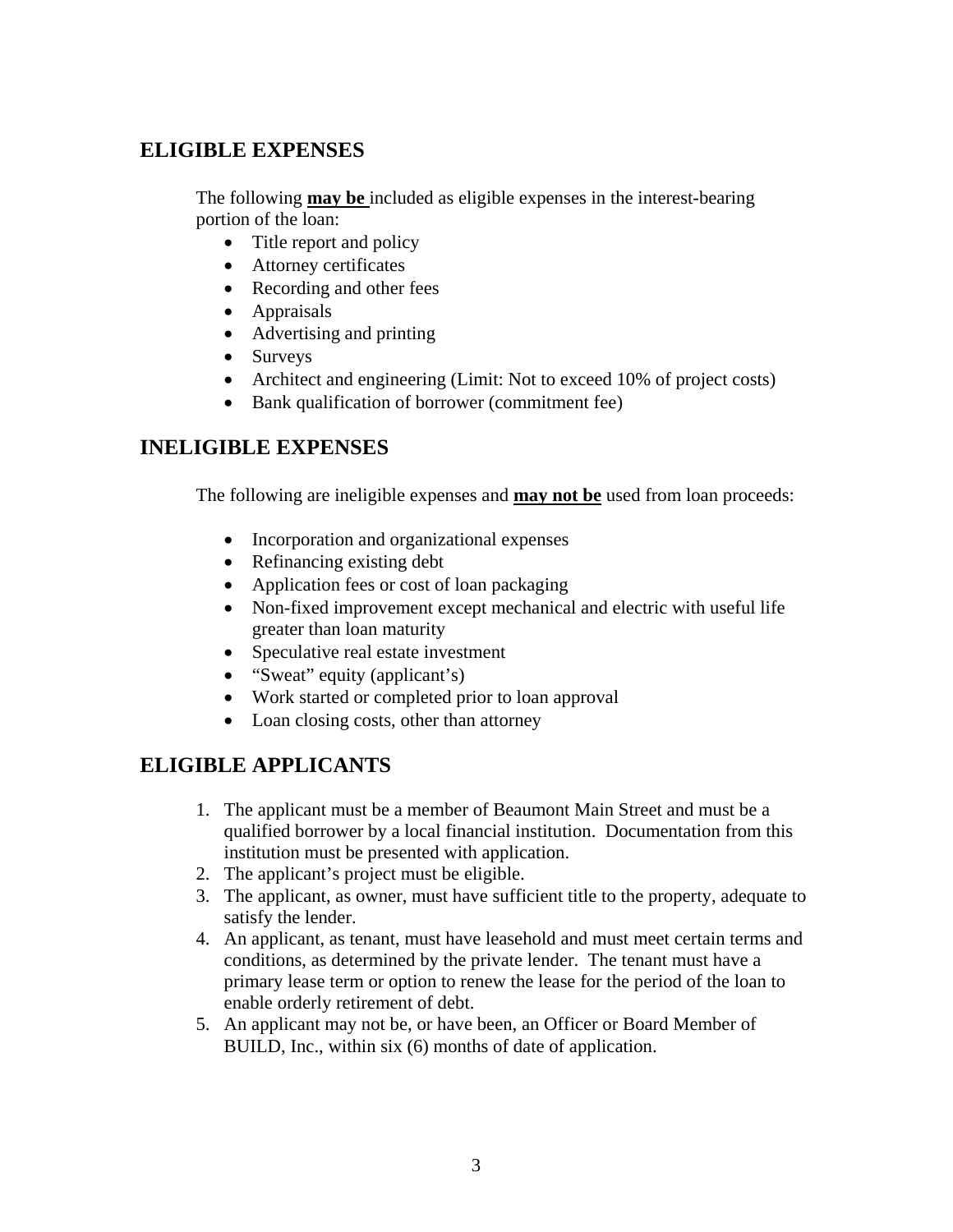#### **COLLATERAL REQUIREMENTS**

Revolving Loan Fund loans may be secured by subordinate positions on collateral required by the participating private lender.

Collateral may include:

- Interest in land, buildings, machinery and/or equipment
- Assignment of contracts and contract proceeds
- Assignment of current receivables
- Personal and/or corporate guarantees

Tenant collateral on leasehold improvements may include personal assets, with the exception of the homestead. Other acceptable tenant collateral may include:

- Other real estate
- Surrender value of life insurance policies
- Assignable contracts
- Negotiable instruments
- Machinery, equipment, furniture and fixtures
- Accounts and notes receivable

#### **TERMS**

The loan period for loans made from the Revolving Loan Fund shall not exceed ten (10) years. Shorter terms are preferred.

#### **MATCHING**

Revolving Loan Fund loans must be matched by the applicant or a private lender at a ratio of not less than 1:1 or be offset by equity in the premises not to exceed 75% of agreed value, if owned, or in the event of a leasehold interest not to exceed 50% of agreed value. These factors are to be considered the sole discretion of BUILD, Inc.

#### **LOAN SIZE**

The Revolving Loan Fund may extend loans of any size or may be limited by BUILD's requirements/qualifications.